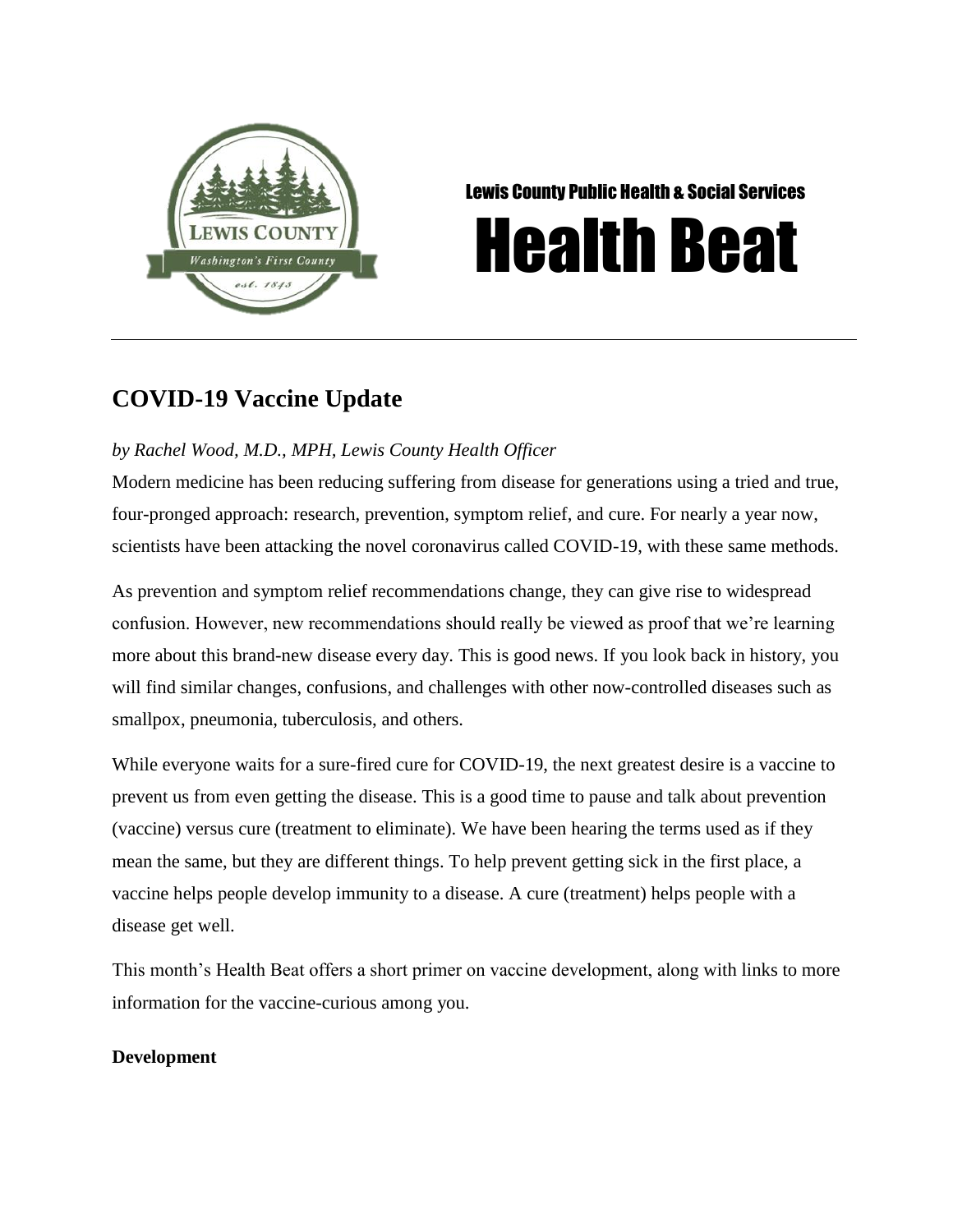The development cycle of a vaccine is well established, consisting of these stages:

- Exploratory stage
- Pre-clinical stage
- Clinical development  $-3$  phases of vaccine trials
- Regulatory review and approval
- Manufacturing
- Quality control

COVID-19 vaccine development is now in phased vaccine trials of the clinical development stage. Thousands of people are volunteering to generate scientific data on the safety and effectiveness of vaccine candidates. This all takes time to monitor for short- and long-term positive or negative effects. Does the vaccine work? What are the side effects, and how bad are they? Do the benefits outweigh the risks for people who get the vaccine?

In addition to being safe, vaccines must be effective over time. At this point, we don't know enough about whether someone builds natural immunity after getting COVID-19, or how long that immunity lasts. Early evidence suggests natural immunity from COVID-19 may not last very long, which can complicate vaccine development.

#### **Distribution Planning**

While vaccines are being developed, teams at national, state, and local levels are planning how to distribute the approved vaccine to people throughout the country. Interim planning guidance to states from the Centers for Disease Control (CDC) can be downloaded at: [https://www.cdc.gov/vaccines/imz-managers/downloads/COVID-19-Vaccination-Program-](https://www.cdc.gov/vaccines/imz-managers/downloads/COVID-19-Vaccination-Program-Interim_Playbook.pdf)[Interim\\_Playbook.pdf.](https://www.cdc.gov/vaccines/imz-managers/downloads/COVID-19-Vaccination-Program-Interim_Playbook.pdf)

The Washington State Department of Health (DOH) has used the CDC guidance to help it develop its own distribution plan to cover Washington state. The current DOH draft can be downloaded at: [https://www.doh.wa.gov/Portals/1/Documents/1600/coronavirus/WA-COVID-](https://www.doh.wa.gov/Portals/1/Documents/1600/coronavirus/WA-COVID-19-Vaccination-Plan.pdf)[19-Vaccination-Plan.pdf.](https://www.doh.wa.gov/Portals/1/Documents/1600/coronavirus/WA-COVID-19-Vaccination-Plan.pdf)

Locally, Providence Health & Services, Lewis County Public Health & Social Services (LCPHSS), and other members of our healthcare community are working to identify locations and staffing to distribute the vaccine to Lewis County residents.